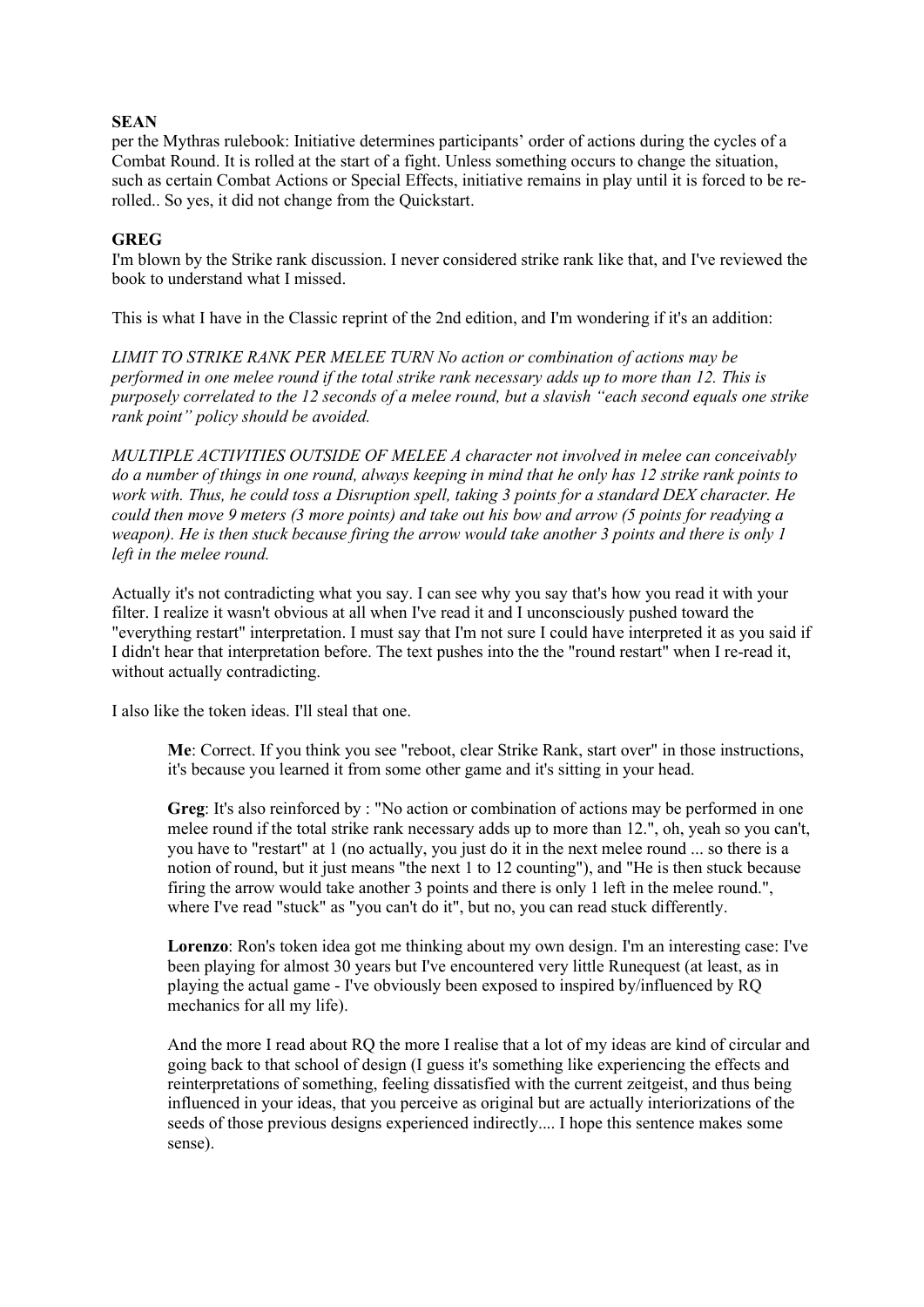So one of my ideas is that ordering is handled through a tool I call the Wheel (even if it looks more like a clock). Not going over details here, but it's very close to strike ranks, it has 12 sections, and it's never meant to reset (which eventually lead it to having two tracks, and a lot of rules text to cover all problems). Ron's idea about tokens could help streamline those rules. Instead of having to keep track of who's acted and who didn't on the wheel, you could do it with tokens and simplify the tool itself.

At the same time, the whole point of having a visual tool is to be able to visualise how someone who's already acted in the turn is actually going to be done at 15, so to speak, so he starts the "next turn" at 3, instead of 1, and so on. Tracking how taking two "rank 8" actions in a row may be different than taking a rank 8 and rank 5 one... it fundamentally means removing the "you can't exceed 12" limit. The concept is the same, from what I can see.

Does this have some potential value?

**Me**: I think it's related to what you were talking about at the Discord server, that when playing Mythras, combat actions were consequential even when they didn't hit, because the overall combat wasn't a grind-down, but a question of who landed a hit, where, and when.

## **JC**

So, I finally got around to listening to this. I'm playing RQG and reading Runequest Classic because of my distaste for the way Canon and Metaplot are centered in the new edition (ugh, another topic entirely).

So my understanding of Strike Ranks is that there is a Reset but within the 12 ranks, people are in motion following through with their stated intent. There are very few ways (if any) to change one's intent within a combat round. It's kind of like a roller coaster.

Combat breaks down like this according to the procedure in either edition.

*Statement of Intent -> sets the Strike Ranks starting at 0 -> resolve the action from 0 to 12 -> Book keeping.* 

Both texts assume you'll go back to the Statement of Intent and repeat the process. Neither spells out what you do next.

This is shown but not explained in the Example of Play in Runequest Classic with Rurik. He attacks on 7, and the following round attacks on the same Strike Rank. If it wrapped around, he'd be attacking on 2 ( $7 + 7 = 14$ . 14 - 12 = 2). Runequest Glorantha lacks any examples, but I could've missed those.

So, I'm going to illustrate my understanding of the rules with how I'm playing.

Say, a Storm Bull's intent is to engage a Broo and run it through with a sword. The Broo is going to meet The Storm Bull and try to hack at him with it's Axe.

The Storm Bull would need to move 9m to engage the Broo, which would be 3 Strike Ranks. Since the Broo is also moving to engage, each combatants are only moving 5m or so, I'd rule for the first 2 Strike Ranks both combatants are approaching the other.

The Storm Bull has a 6 SR with his sword, the Broo has 5 SR with its Axe. So for Strike Ranks 3 - 6 both combatants are fighting each other, when SR 7 hits the Broo gets a window of opportunity but it misses. The Storm Bull goes on the next Strike Rank, and lands a hit. We do some bookkeeping, if any. Now, we go back to the Statement of Intent.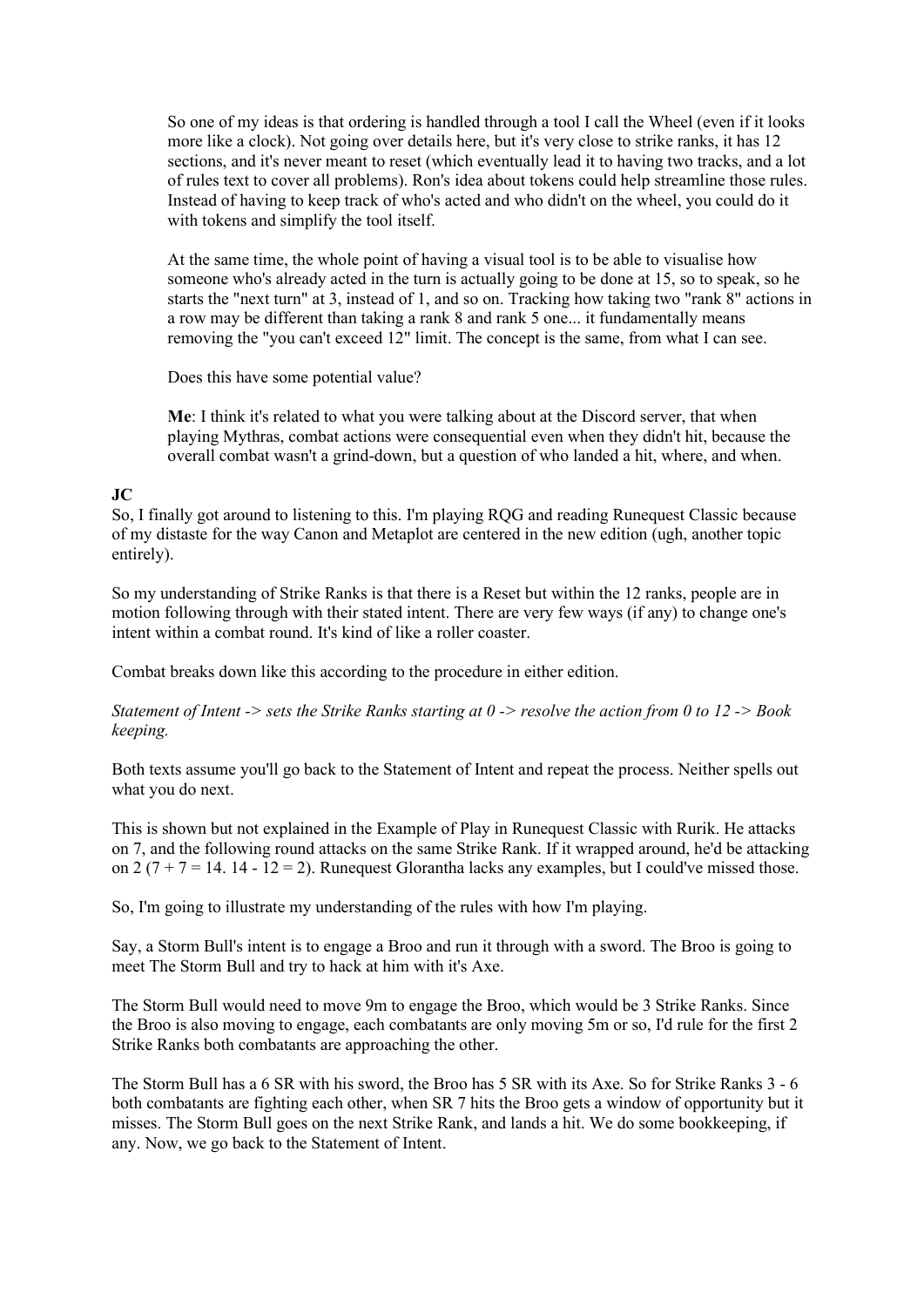I can see how a running Strike Rank system would have more of a fictional flow, and it does sound fun.

In the setup I'm using, I really like locking everything down in a round and seeing what happens. It's kind of nail biting at times as the numbers tick towards 12, then we catch our breath and go again.

**Greg**: I had the same interpretation. However, as Ron notes, if the runequest glorantha rulebook is not clear the reference sheet from the starter set is. You can download the reference sheet there and check page 5, the text in the Strike Rank 12 is very clear. https://chaosium.itch.io/runequest-starter-set-free-handouts-pack "if an action takes more than 12 strike rank, substract 12. It occurs on the remaining strike rank in the next Melee round".

**JC**: Strike Ranks gets even more vague checking the errata and official explanations. So, depending on which person at Chaosium is answering the questions...

All actions resolve on your total Strike Rank.

### Or

Actions outside of melee are tracked discretely and your actions within melee happens on one go (except for characters with an unmodified weapon skill of over 100%, who may add an additional attack - IF it the action doesn't happen after Strike Rank 12).

### Or

As above, except ranged attacks and spell casting is always a rolling count...so, if casting a spell, moving, readying your Ranged weapon and loosing your attack pushes a character over SR 12, itll happen next go.

# ALSO

\*sigh\* Sorcery is always adding 12 SR to the count, so it's always always treated as a rolling count.

- so, no one is right or wrong. Every every group has to come to an understanding that works.

(adds to list of reasons Runequest Roleplaying in Jefflantha contains a great game buried in a baffling book and fan culture)

**Me**: Heh - it's going to be hard not to say "Jefflantha" by accident in public, going forward.

**JC**: I coined that term when I learned 1) King of Sartar was revised and expanded to fit into the current metaplot. 2) The Lunars are misled Cthulhu Cultists. 3) oh, did I mention the metaplot? They join Argrath (a single defined person) and Friends in The Hero Wars! (which character creation ensures you'll be an Argrath's follower) 4) the de-politicization of the setting in general, think MCU compared to the old Marvel Comics. 5) going back to May Vary instead of Will Vary. Anyway, the publication and creative direction of the Glorantha IP is another topic.

### **GORDON**

The status for Cosmic Zap is as expected, I guess. As an experience, it nags at me from many angles as so cool, so interesting, and yet also ... unfinished? unsatisfying? not-good-enough playing (by me, by my standards)? So hopefully someday, it'll be available and I'll try using it, or I'll do some vaguelyinspired-by thing of my own.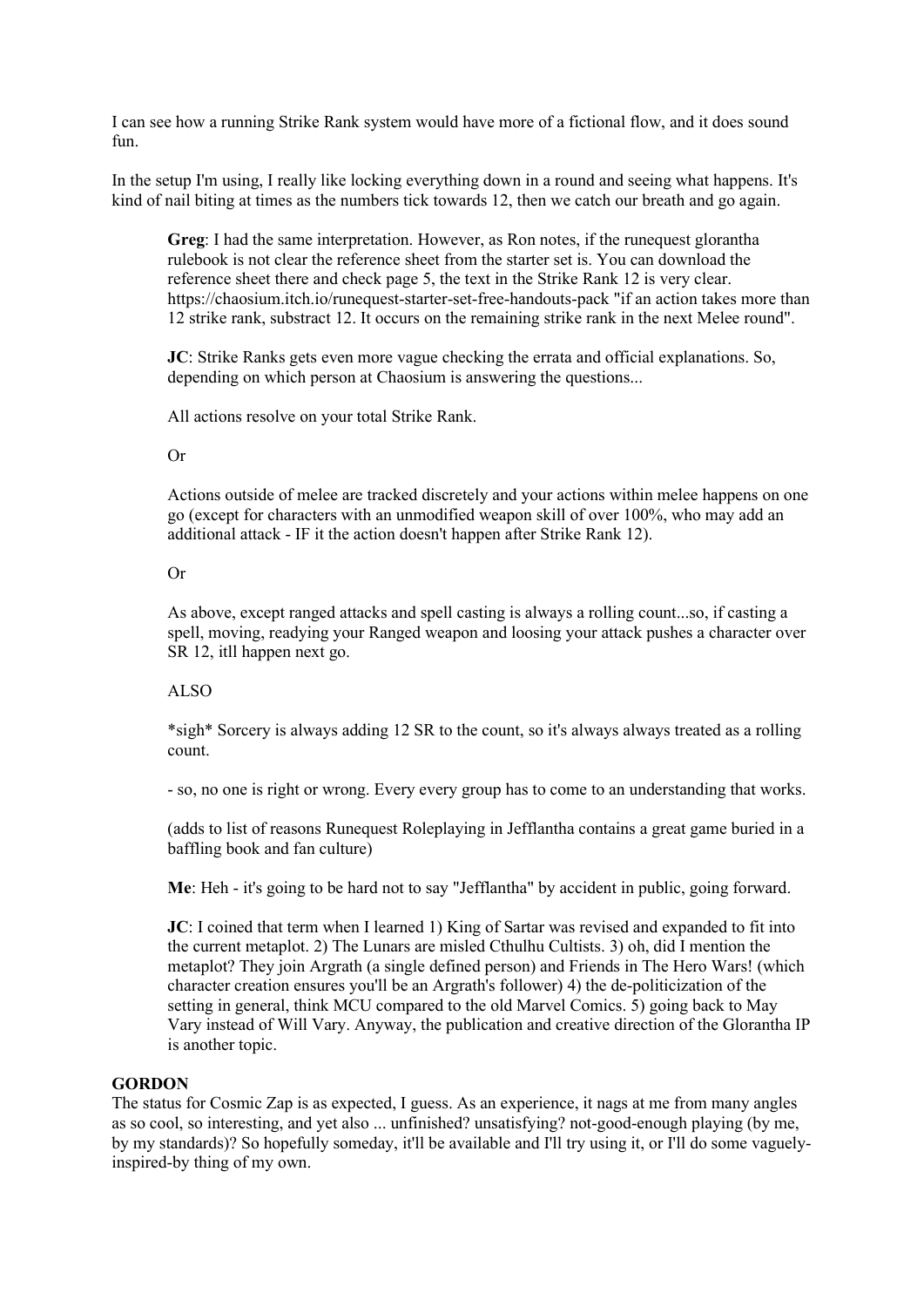When I compare what you said about your design approach with my (default, not necessarily best and certainly not only) mental model of developing a creative work, I recognize 100% the fierce ownership of your own creation, and the rejection of a market-first strategy with Likert scale analysis or similar. But I'm also accustomed to a "seek out and consider ALL criticism, even from the perhapsjerks and the arguably-incompetent" approach, or at least a "phase" of that along the way. Mostly via 80's college fiction/non-fiction/poetry writing seminars, I'd guess. Multiple professors across multiple institutions ran workshop classes that way. Maybe because ... from an instructional standpoint, they wanted/needed commentators to not worry about being jerkish or displaying incompetence, and they trusted themselves to manage the class overall if anyone went TOO far? And/or maybe they knew getting edited/published in "literary" circles at that time WOULD, unquestionably, feel like that? Making it kinda a market-driven strategy, but ... I digress. The "after all, you're in charge, so don't fear what they have to say" remains pretty baked in to my (ideal) attitudes, and that's been valuable.

In game design (mostly the for-our-play decisions that can amount to re-design, or completing an incomplete or non-functional text), I typically HAVE found value in input and discussions that you seem to avoid. But there is certainly a limit! And maybe ... I haven't really put any "from the ground up" design work under scrutiny other than within-play, so the certainty of value (for me) from some/lots of "talky" outside input is less sure to extend there.

**Me**: The sessions you played were extremely valuable to me, and I can say very certainly that they showed me about twenty ways the game could not be designed and played. Cosmic Zap as delivered to the Chaosium is almost unrecognizable from what you saw and plays quite differently.

Considering the transition from those scattered and ever-changing notes into a working design and (then) manuscript, a chat and review among us at that point would have been counterproductive. Talking about it adds very little and fogs the process with whatever demands or neuroses or expectations the other people have. I do talk about designs with people ... but only a few whom I know well, or, if someone else, only in some specific moment when play has led to a good context for talking. What I can't do any more, and have seen far too many games and designers' will to continue be destroyed by, is exactly the kind of eager committee work you're talking about. Whether it has been positive in isolated cases doesn't concern me - I've been observing active design of RPGs up close for a really long time now, and I am not speaking from preference when I judge it to be a bad, bad idea.

**Gordon**: I was primarily just noticing (as result of the video answer, so I'm appreciative!) the sort of automatic model I had from long ago. But now you've got me thinking... I'll join the unconcern about particular positive cases. That out of the way, yes, "a chat and review among us" and "eager committee work" do both sound likely BAD, or at best "eh, OK, maybe do that a little, if you want, but be careful, or better - don't do it after all."

And they are also NOT what I meant to describe from 80's classes, either. When I was talking about personal examples finding value for game design, I see now that they fit entirely inside the particular positive case box of the chat/committee stuff. Maybe my experiences helped leave me open to finding positives at times, but that's all. I DON'T have any actual examples of game design inside the box/model that persists from my 20's. There may actually be no real game design equivalent, and the personal insight here is just to notice when my model creeps in and give it no weight.

But engaging some critical/analytical gears rather than just noticing a model ... if there IS a thing (not chat/committee) that can be translated into game design (in a way that creates value for designs and designers), there are a number of necessary preconditions that are NOT met by simply talking to whatever group of designer/non-designer acquaintances/friends/strangers you just played with. I'm intrigued by the possibility of fulfilling the preconditions, but again